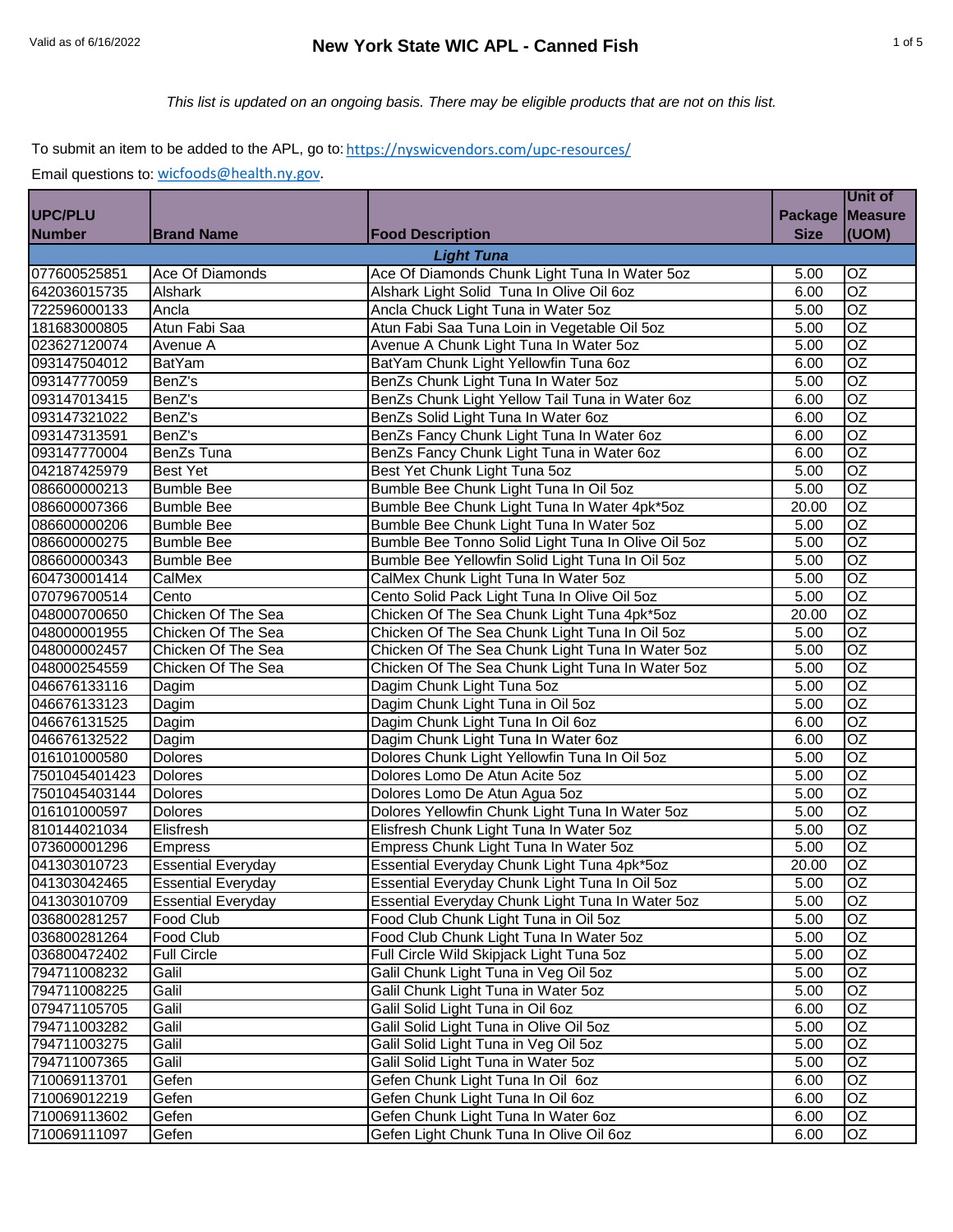|                |                        |                                                    |                | Unit of         |
|----------------|------------------------|----------------------------------------------------|----------------|-----------------|
| <b>UPC/PLU</b> |                        |                                                    | <b>Package</b> | <b>Measure</b>  |
| <b>Number</b>  | <b>Brand Name</b>      | <b>Food Description</b>                            | <b>Size</b>    | (UOM)           |
| 071140203118   | Geisha                 | Geisha Chunk Light Tuna 5oz                        | 5.00           | OZ              |
| 048000132659   | Genova                 | Genova Solid Light Tuna In Olive Oil 5oz           | 5.00           | OZ              |
| 048000132956   | Genova                 | Genova Yellowfin Tuna in Water 5oz                 | 5.00           | $\overline{OZ}$ |
| 840762001125   | Glick's                | Glicks Chunk Light Tuna In Oil 6oz                 | 6.00           | $\overline{OZ}$ |
| 840762001132   | Glick's                | Glicks Chunk Light Tuna In Water 6oz               | 6.00           | $\overline{OZ}$ |
| 085239065334   | Good and Gather        | Good and Gather Chunk Light Tuna In Water 4pk*5oz  | 20.00          | $\overline{OZ}$ |
| 085239065310   | Good and Gather        | Good and Gather Chunk Light Tuna In Water 5oz      | 5.00           | $\overline{OZ}$ |
| 085239065181   | Good and Gather        | Good and Gather Wild Chunk Light Tuna In Water 5oz | 5.00           | OZ              |
| 085239065303   | Good and Gather        | Good and Gather Wild Skipjack Tuna in Water 5oz    | 5.00           | $\overline{OZ}$ |
| 078742082554   | <b>Great Value</b>     | Great Value Chunk Light Tuna In Oil 5oz            | 5.00           | $\overline{OZ}$ |
| 078742309880   | <b>Great Value</b>     | Great Value Chunk Light Tuna in Water 5oz          | 5.00           | OZ              |
| 078742082752   | <b>Great Value</b>     | Great Value Chunk Lite Tuna In Water 5oz           | 5.00           | $\overline{OZ}$ |
| 5285002842888  | Gwaizi                 | Gwaizi Light Tuna In Olive Oil 6oz                 | 6.00           | OZ              |
| 041268200177   | Hannaford              | Hannaford Chunk Light Tuna In Water 5oz            | 5.00           | $\overline{OZ}$ |
| 050700551913   | Hy Top                 | Hy Top Chunk Light Tuna In Water 5oz               | 5.00           | $\overline{OZ}$ |
| 041270037679   | <b>IGA</b>             | IGA Chunk Light Tuna In Water 5oz                  | 5.00           | $\overline{OZ}$ |
| 073296092639   | <b>Key Foods</b>       | Key Foods Premium Chunk Light Tuna In Water 5oz    | 5.00           | $\overline{OZ}$ |
| 028571011843   | La Sirena              | La Sirena Chunk Light Tuna In Oil 5oz              | 5.00           | $\overline{OZ}$ |
| 028571011966   | La Sirena              | La Sirena Chunk Light Tuna In Olive Oil 50Z        | 5.00           | OZ              |
| 028571011850   | La Sirena              | La Sirena Chunk Light Tuna In Water 5oz            | 5.00           | $\overline{OZ}$ |
| 043427002325   | Lieber's               | Liebers Chunk Light Tuna In Oil 6oz                | 6.00           | $\overline{OZ}$ |
| 043427007306   | Lieber's               | Liebers Chunk Light Tuna In Water 60z              | 6.00           | $\overline{OZ}$ |
| 085239212899   | <b>Market Pantry</b>   | Market Pantry Chunk Light Tuna In Water 4pk*5oz    | 20.00          | $\overline{OZ}$ |
| 085239211052   | <b>Market Pantry</b>   | Market Pantry Chunk Light Tuna In Water 5oz        | 5.00           | $\overline{OZ}$ |
| 8600029680188  | <b>Mazon Gourmet</b>   | Mazon Gourmet Chunk Light Tuna in Water 6oz        | 6.00           | $\overline{OZ}$ |
| 016852444442   | Melech Hayam           | Melech Hayam Chunk Light Tuna In Vegetable Oil 6oz | 6.00           | $\overline{OZ}$ |
| 016852326656   | Melech Hayam           | Melech Hayam Light Chunk Tuna In Water 6oz         | 6.00           | $\overline{OZ}$ |
| 078742205236   | <b>Members Mark</b>    | Members Mark Chunk Light Tuna 5oz                  | 5.00           | $\overline{OZ}$ |
| 075017021188   | Mishpacha              | Mishpacha Chunk Light Tuna In Water 50z            | 5.00           | $\overline{OZ}$ |
| 637951439612   | Moshes                 | Moshes Chunk Light Tuna In Water 6oz               | 6.00           | $\overline{OZ}$ |
| 637951439605   | <b>Moshes</b>          | Moshes Fancy Solid Tuna In Water 6oz               | 6.00           | $\overline{OZ}$ |
| 042563006006   | <b>Natural Sea</b>     | Natural Sea Chunk Light Yellowfin Tuna 5oz         | 5.00           | OZ              |
| 042563006051   | <b>Natural Sea</b>     | Natural Sea Chunk Light Yellowfin Tuna 5oz         | 5.00           | OZ              |
| 688267089886   | Nature's Promise       | Natures Promise Chunk Light Tuna In Water 5oz      | 5.00           | $\overline{OZ}$ |
| 688267037016   | <b>Natures Promise</b> | Natures Promise Chunk Light Tuna In Water 6oz      | 6.00           | OZ              |
| 041498140908   | Northern Catch         | Northern Catch Chunk Light Tuna In Oil 5oz         | 5.00           | $\overline{OZ}$ |
| 041498140892   | Northern Catch         | Northern Catch Chunk Light Tuna In Water 5oz       | 5.00           | OZ.             |
| 856007003052   | Ocean Naturals         | Ocean Naturals Chunk Light Tuna In Water 60z       | 6.00           | $\overline{OZ}$ |
| 079893356211   | Open Nature            | Open Nature Chunk Light Tuna In Water 5oz          | 5.00           | OZ              |
| 070253299124   | <b>Our Family</b>      | Our Family Chunk Light Tuna In Water 50z           | 5.00           | OZ              |
| 876941006193   | Pampa                  | Pampa Chunk Light Tuna In Water 5oz                | 5.00           | OZ              |
| 066086110101   | Pastene                | Pastene Fancy Light Tuna In Olive Oil 6oz          | 6.00           | OZ              |
| 066086110156   | Pastene                | Pastene Low Salt Solid Light Tuna In Olive Oil 5oz | 5.00           | OZ              |
| 812125005026   | Peru Foods             | Peru Foods Light Tuna Fillet in Oil 5oz            | 5.00           | OZ              |
| 812125005019   | Peru Foods             | Peru Foods Solid Light Tuna in Oil 5oz             | 5.00           | OZ              |
| 041735064875   | <b>PICs</b>            | PICs Chunk Light Tuna In Water 4pk*5oz             | 20.00          | OZ              |
| 051933052604   | Port Side              | Portside Chunk Light Tuna in Oil 5oz               | 5.00           | OZ              |
| 051933052611   | Port Side              | Port Side Chunk Light Tuna In Water 5oz            | 5.00           | OZ              |
| 041735064868   | Price Chopper          | Price Chopper Chunk Light Tuna In Water 5oz        | 5.00           | OZ              |
| 000413770125   | Raskins                | Raskins Chunk Light Tuna in Oil 60z                | 6.00           | OZ              |
| 000413770118   | Raskins                | Raskins Chunk Light Tuna in Water 60z              | 6.00           | OZ              |
| 050700555317   | Red and White          | Red and White Chunk Light Tuna In Water 5oz        | 5.00           | OZ              |
| 8004030044005  | <b>Rio Mare</b>        | Rio Mare Solid Light Tuna In Olive Oil 60z         | 6.00           | OZ              |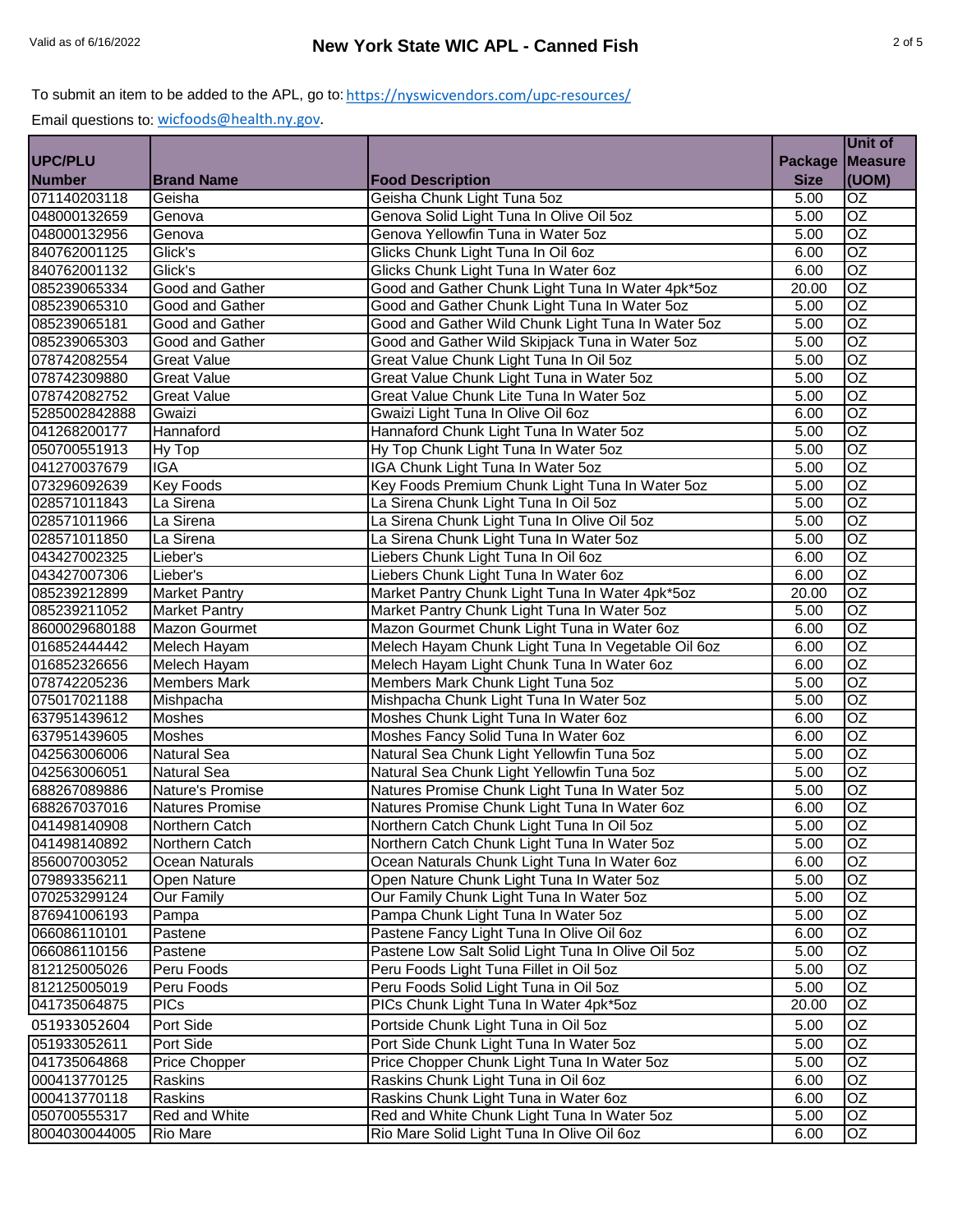|                |                           |                                                    |                | Unit of         |
|----------------|---------------------------|----------------------------------------------------|----------------|-----------------|
| <b>UPC/PLU</b> |                           |                                                    | <b>Package</b> | Measure         |
| <b>Number</b>  | <b>Brand Name</b>         | <b>Food Description</b>                            | <b>Size</b>    | (UOM)           |
| 736582005002   | Royal                     | Royal Light Chunk Tuna In Vegetable Oil 5oz        | 5.00           | $\overline{OZ}$ |
| 736582005019   | Royal                     | Royal Light Chunk Tuna In Water 6oz                | 6.00           | $\overline{OZ}$ |
| 859480006077   | Safe Catch                | Safe Catch Elite Pure Wild Tuna 5oz                | 5.00           | $\overline{OZ}$ |
| 859480006404   | Safe Catch                | Safe Catch Wild Yellowfin Tuna 5oz                 | 5.00           | $\overline{OZ}$ |
| 748935020907   | Schwartz                  | Schwartz Chunk Light Tuna In Water 60z             | 6.00           | $\overline{OZ}$ |
| 041190046195   | ShopRite                  | ShopRite Chunk Light Tuna In Oil 5oz               | 5.00           | $\overline{OZ}$ |
| 041190046188   | ShopRite                  | ShopRite Chunk Light Tuna In Water 5oz             | 5.00           | $\overline{OZ}$ |
| 015400863452   | Shurfine                  | Shurfine Premium Chunk Light Tuna In Water 5oz     | 5.00           | OZ              |
| 021130335497   | <b>Signature Kitchens</b> | Signature Kitchens Chunk Light Tuna 4pk*5oz        | 20.00          | $\overline{OZ}$ |
| 021130356126   | Signature Kitchens        | Signature Kitchens Chunk Light Tuna In Water 5oz   | 5.00           | OZ              |
| 050700007939   | <b>Silver Rapids</b>      | Silver Rapids Tuna Light Chunk In Water 5oz        | 5.00           | OZ              |
| 085239017302   | <b>Simply Balanced</b>    | Simply Balanced Skipjack Chunk Light Tuna 5oz      | 5.00           | $\overline{OZ}$ |
| 080000516848   | <b>Starkist</b>           | Starkist Chunk Light Tuna 4pk*5oz                  | 20.00          | OZ              |
| 080000516480   | Starkist                  | Starkist Chunk Light Tuna 8pk*5oz                  | 40.00          | $\overline{OZ}$ |
| 080000517487   | <b>StarKist</b>           | StarKist Chunk Light Tuna in Oil 4pk*5oz           | 20.00          | $\overline{OZ}$ |
| 080000006745   | <b>StarKist</b>           | StarKist Chunk Light Tuna in Vegetable Oil 5oz     | 5.00           | $\overline{OZ}$ |
| 080000495648   | <b>StarKist</b>           | StarKist Chunk Light Tuna In Water 4pk*5oz         | 20.00          | $\overline{OZ}$ |
| 080000005281   | <b>StarKist</b>           | Starkist Chunk Light Tuna in Water 5oz             | 5.00           | $\overline{OZ}$ |
| 080000006738   | <b>StarKist</b>           | StarKist Chunk Light Tuna in Water 5oz             | 5.00           | $\overline{OZ}$ |
| 080000002457   | <b>StarKist</b>           | StarKist Chunk Light Tuna In Water 60z             | 6.00           | $\overline{OZ}$ |
| 080000001979   | <b>StarKist</b>           | StarKist Select Chunk Light Tuna In Water 6oz      | 6.00           | $\overline{OZ}$ |
| 080000005175   | <b>Starkist</b>           | Starkist Solid Light Skipjack Tuna 5oz             | 5.00           | $\overline{OZ}$ |
| 688267089923   | Stop and Shop             | Stop and Shop Chunk Light Tuna In Water 4pk*5oz    | 20.00          | $\overline{OZ}$ |
| 688267089909   | Stop and Shop             | Stop and Shop Chunk Light Tuna In Water 5oz        | 5.00           | $\overline{OZ}$ |
| 023627120050   | <b>Super Associated</b>   | Super Associated Chunk Light Tuna In Water 5oz     | 5.00           | $\overline{OZ}$ |
| 850348003306   | Sustainable Seas          | Sustainable Seas Chunk Light Tuna in Water 5oz     | 5.00           | $\overline{OZ}$ |
| 850348003290   | <b>Sustainable Seas</b>   | Sustainable Seas Chunk Light Tuna in Water 5oz     | 5.00           | $\overline{OZ}$ |
| 193476003085   | <b>Thats Smart</b>        | Thats Smart Chunk Light Tuna In Water 5oz          | 5.00           | $\overline{OZ}$ |
| 070784308470   | <b>Tops</b>               | Tops Chunk Light Tuna In Water 4pk*5oz             | 20.00          | $\overline{OZ}$ |
| 070784308418   | <b>Tops</b>               | Tops Chunk Light Tuna In Water 5oz                 | 5.00           | $\overline{OZ}$ |
| 070784005676   | <b>Tops</b>               | Tops Yellowfin Tuna in Water 5oz                   | 5.00           | $\overline{OZ}$ |
| 722596000034   | Tuny                      | Tuny Chunk Light Tuna 5oz                          | 5.00           | OZ              |
| 722596000041   | Tuny                      | Tuny Chunk Light Tuna In Oil 5oz                   | 5.00           | OZ              |
| 011225079436   | Valu Time                 | Valu Time Chunk Light Tuna In Water 5oz            | 5.00           | $\overline{OZ}$ |
| 048000250155   | Van Camps                 | Van Camps Solid Light Yellowfin Tuna In Oil 5oz    | 5.00           | $\overline{OZ}$ |
| 048000250056   | Van Camps                 | Van Camps Yellowfin Tuna In Water 5oz              | 5.00           | OZ              |
| 811964010857   | Van Martin                | Van Martin Solid Light Tuna In Oil 5oz             | 5.00           | <b>OZ</b>       |
| 077890436912   | Wegmans                   | Wegmans FYFGA Yellowfin Tuna 5oz                   | 5.00           | $\overline{OZ}$ |
| 077890709313   | Wegmans                   | Wegmans Yellow Fin Chunk Light Tuna In Water 6oz   | 6.00           | OZ              |
| 041497322312   | Weis                      | Weis Quality Chunk Light Tuna In Water 5oz         | 5.00           | OZ              |
| 829696000718   | <b>Wild Planet</b>        | Wild Planet No Salt Wild SkipJack Light Tuna 5oz   | 5.00           | OZ              |
| 829696000701   | <b>Wild Planet</b>        | Wild Planet Skipjack Light Tuna 5oz                | 5.00           | OZ              |
| 086600270005   | <b>Wild Selection</b>     | Wild Selection Solid Light Tuna 5oz                | 5.00           | OZ              |
| 086600270203   | Wild Selection            | Wild Selection Solid Light Tuna In Oil 5oz         | 5.00           | OZ              |
|                |                           | <b>Pink Salmon</b>                                 |                |                 |
| 074027002712   | Arkona                    | Arkona Skinless Boneless Pink Salmon 5oz           | 5.00           | OZ.             |
| 850068001002   | Bear and Wolf             | Bear and Wolf Pink Salmon 6oz                      | 6.00           | OZ              |
| 080000005700   | <b>Blue Harbor</b>        | Blue Harbor No Salt Added Wild Pink Salmon 50z     | 5.00           | OZ              |
| 080000005502   | <b>Blue Harbor</b>        | Blue Harbor Wild Pink Salmon 5oz                   | 5.00           | OZ              |
| 086600000732   | <b>Bumble Bee</b>         | Bumble Bee Pink Salmon 7.5oz                       | 7.50           | OZ              |
| 086600000961   | <b>Bumble Bee</b>         | Bumble Bee Skinless Boneless Pink Salmon 5oz       | 5.00           | OZ              |
| 086600000992   | <b>Bumble Bee</b>         | Bumble Bee Skinless Boneless Pink Salmon 5oz       | 5.00           | OZ              |
| 048000000866   | Chicken Of The Sea        | Chicken Of The Sea No Skin or Bone Pink Salmon 5oz | 5.00           | OZ              |
|                |                           |                                                    |                |                 |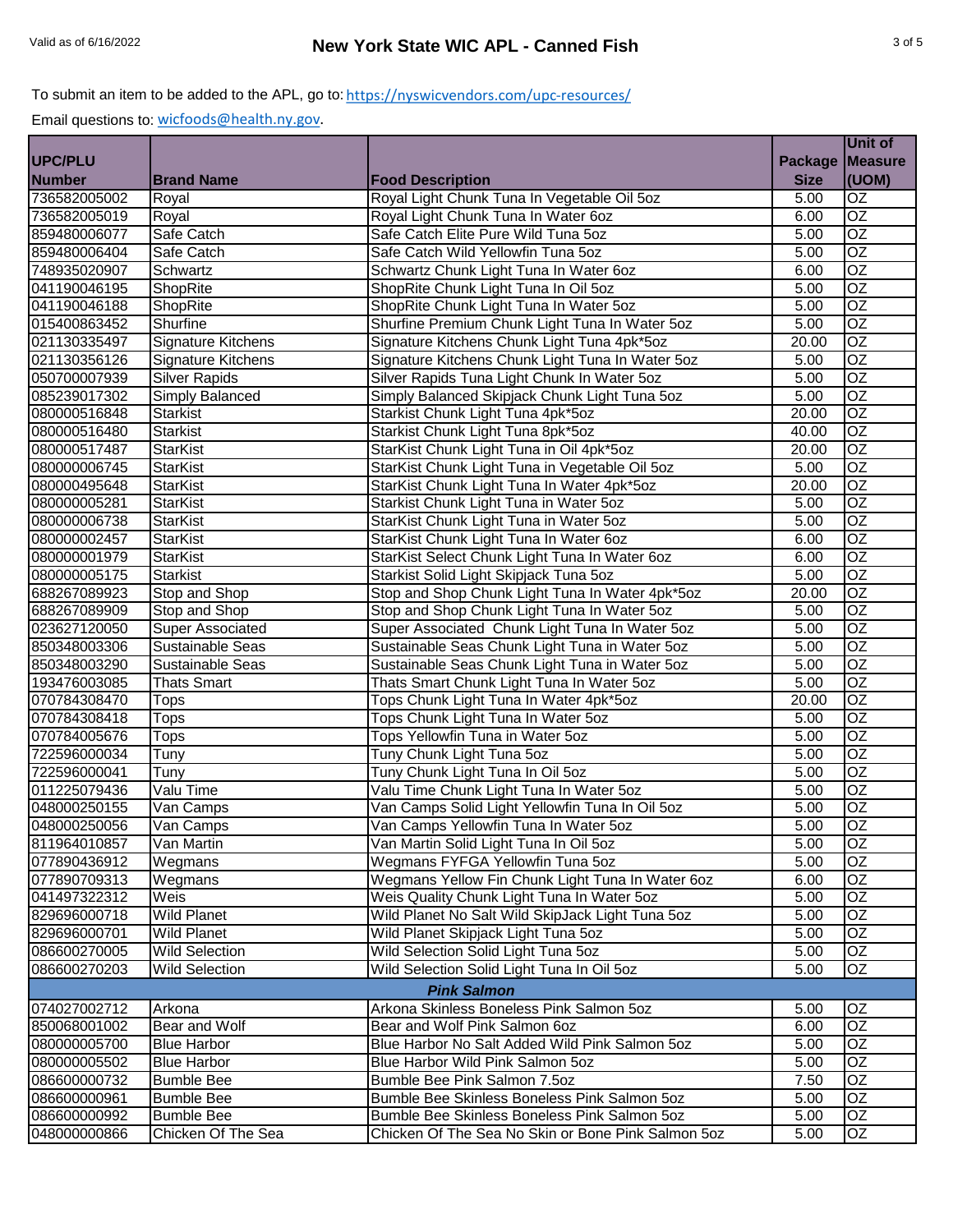|                |                           |                                                                                |                   | Unit of         |
|----------------|---------------------------|--------------------------------------------------------------------------------|-------------------|-----------------|
| <b>UPC/PLU</b> |                           |                                                                                | <b>Package</b>    | <b>Measure</b>  |
| <b>Number</b>  | <b>Brand Name</b>         | <b>Food Description</b>                                                        | <b>Size</b>       | (UOM)           |
| 073230008979   | <b>Crown Prince</b>       | Crown Prince Alaskan Pink Salmon 6oz                                           | 6.00              | OZ              |
| 073230008962   | <b>Crown Prince</b>       | Crown Prince Alaskan Pink Salmon 7.5oz                                         | 7.50              | OZ              |
| 046676511136   | <b>Dagim</b>              | Dagim Pink Salmon 7.5oz                                                        | 7.50              | $\overline{OZ}$ |
| 021100013219   | Double Q                  | Double Q Wild Skinless Boneless Pink Salmon 6oz                                | 6.00              | $\overline{OZ}$ |
| 041303010761   | <b>Essential Everyday</b> | Essential Everyday Wild Alaskan Pink Salmon 7.5oz                              | 7.50              | $\overline{OZ}$ |
| 036800440364   | <b>Full Circle Market</b> | Full Circle Market Pacific Wild Pink Salmon 6oz                                | 6.00              | $\overline{OZ}$ |
| 710069114401   | Gefen                     | Gefen Fancy Pink Salmon 7.5oz                                                  | 7.50              | $\overline{OZ}$ |
| 710069152045   | Gefen                     | Gefen Skinless Boneless Pink Salmon 6oz                                        | 6.00              | OZ              |
| 812410000217   |                           | Henry and Lisa's Natural Seafood Henry and Lisa's Wild Alaskan Pink Salmon 6oz | 6.00              | OZ              |
| 073030103201   | Icy Point                 | Icy Point Pink Salmon 7.5oz                                                    | 7.50              | $\overline{OZ}$ |
| 096619916146   | Kirkland                  | Kirkland Bonelss Skinless Pink Salmon 6oz                                      | 6.00              | $\overline{OZ}$ |
| 075130106564   | Krasdale                  | Krasdale Pink Salmon 7.5oz                                                     | 7.50              | $\overline{OZ}$ |
| 028571000106   | La Sirena                 | La Sirena Chunk Pink Salmon in Water 5oz                                       | 5.00              | <b>OZ</b>       |
| 028029084245   | Lily                      | Lily Wild Alaskan Pink Salmon 7.5oz                                            | 7.50              | $\overline{OZ}$ |
| 042563003050   | <b>Natural Sea</b>        | Natural Sea Premium Pink Salmon 7.5oz                                          | 7.50              | $\overline{OZ}$ |
| 073030103010   | <b>Pillar Rock</b>        | Pillar Rock Wild Alaskan Pink Salmon Filet 6oz                                 | 6.00              | $\overline{OZ}$ |
| 071960005114   | Royal                     | Royal Pink Salmon 7.5oz                                                        | 7.50              | $\overline{OZ}$ |
| 071960005152   | Royal                     | Royal Skinless Boneless Pink Salmon 6oz                                        | 6.00              | $\overline{OZ}$ |
| 072900002156   | Rubinstein                | Rubinstein Pink Skinless Boneless Salmon 6oz                                   | 6.00              | $\overline{OZ}$ |
| 859480006411   | Safe Catch                | Safe Catch Wild Pacific Pink Salmon 5oz                                        | 5.00              | $\overline{OZ}$ |
| 080000515568   | StarKist                  | StarKist Skinless Boneless Pink Salmon 5oz                                     | 5.00              | $\overline{OZ}$ |
| 829696000473   | <b>Wild Planet</b>        | Wild Planet Boneless Skinless Pink Salmon 6oz                                  | 6.00              | $\overline{OZ}$ |
| 829696000466   | <b>Wild Planet</b>        | Wild Planet No Salt Added Alaska Pink Salmon 6oz                               | 6.00              | OZ              |
|                |                           | <b>Sardines</b>                                                                |                   |                 |
| 020100000069   | <b>Beach Cliff</b>        | Beach Cliff Sardines In Olive Oil 3.75oz                                       | 3.75              | OZ              |
| 020100000465   | <b>Beach Cliff</b>        | Beach Cliff Sardines In Water 3.75oz                                           | 3.75              | $\overline{OZ}$ |
| 066613000097   | <b>Brunswick</b>          | Brunswick Sardines In Oil 3.75oz                                               | 3.75              | $\overline{OZ}$ |
| 066613111038   | <b>Brunswick</b>          | Brunswick Sardines In Olive Oil 3.75oz                                         | 3.75              | $\overline{OZ}$ |
| 066613073138   | <b>Brunswick</b>          | Brunswick Sardines In Spring Water 3.75oz                                      | 3.75              | $\overline{OZ}$ |
| 066613000059   | <b>Brunswick</b>          | Brunswick Sardines In Water 3.75oz                                             | 3.75              | $\overline{OZ}$ |
| 066613065164   | <b>Brunswick</b>          | <b>Brunswick Select Sardines 3.75oz</b>                                        | $\overline{3.75}$ | $\overline{OZ}$ |
| 086600750521   | <b>Bumble Bee</b>         | Bumble Bee Brisling Wild Sardines In Water 3.75oz                              | 3.75              | OZ              |
| 086600750705   | <b>Bumble Bee</b>         | Bumble Bee Sardines In Oil 3.75oz                                              | $\overline{3.75}$ | OZ              |
| 086600750774   | <b>Bumble Bee</b>         | Bumble Bee Sardines In Water 3.75oz                                            | $\overline{3.75}$ | $\overline{OZ}$ |
| 086600750644   | <b>Bumble Bee</b>         | Bumble Bee Sardines Value Pack 3pk*3.75oz                                      | 11.25             | OZ              |
| 086600750507   | <b>Bumble Bee</b>         | Bumble Bee Wild Sardines In Olive Oil 3.75oz                                   | 3.75              | OZ              |
| 048000007063   | Chicken Of The Sea        | Chicken Of The Sea Sardines In Oil 3.75oz                                      | 3.75              | OZ              |
| 048000007070   | Chicken Of The Sea        | Chicken Of The Sea Sardines In Water 3.75oz                                    | 3.75              | $\overline{OZ}$ |
| 073230008085   | <b>Crown Prince</b>       | Crown Prince Brisling Sardines In Water 3.75oz                                 | 3.75              | OZ              |
| 073230008337   | <b>Crown Prince</b>       | Crown Prince Sardines 3.75oz                                                   | 3.75              | OZ              |
| 073230000096   | <b>Crown Prince</b>       | Crown Prince Sardines In Olive Oil 3.75oz                                      | 3.75              | OZ              |
| 073230000331   | <b>Crown Prince</b>       | Crown Prince Skinless Boneless Sardines 3.75oz                                 | 3.75              | OZ              |
| 075669325856   | Excelsior                 | Excelsior Sardines In Oil 3.75oz                                               | 3.75              | OZ              |
| 055270961810   | Grace                     | Grace Sardines In Oil 3.75oz                                                   | 3.75              | OZ              |
| 719882001974   | Granadaisa                | Granadaisa Skinless Boneless Sardines 3.75oz                                   | 3.75              | OZ              |
| 078742237855   | <b>Great Value</b>        | Great Value Sardines in Water 3.75oz                                           | 3.75              | OZ              |
| 078742236995   | <b>Great Value</b>        | Great Value Wild Caught Sardines in Oil 3.75oz                                 | 3.75              | OZ              |
| 076606300158   | Haddon House              | Haddon House Skinless Boneless Sardines 3.75oz                                 | 3.75              | OZ.             |
| 034800002018   | King Oscar                | King Oscar Sardines In Oil 3.75oz                                              | 3.75              | OZ              |
| 034800002001   | King Oscar                | King Oscar Sardines In Olive Oil 3.75oz                                        | 3.75              | OZ              |
| 034800006535   | King Oscar                | King Oscar Sardines in Olive Oil 4pk*3.75oz                                    | 15.00             | OZ              |
| 034800006221   | King Oscar                | King Oscar Sardines In Soybean Oil 3.75oz                                      | 3.75              | OZ.             |
| 034800006320   | King Oscar                | King Oscar Sardines In Water 3.75oz                                            | 3.75              | OZ              |